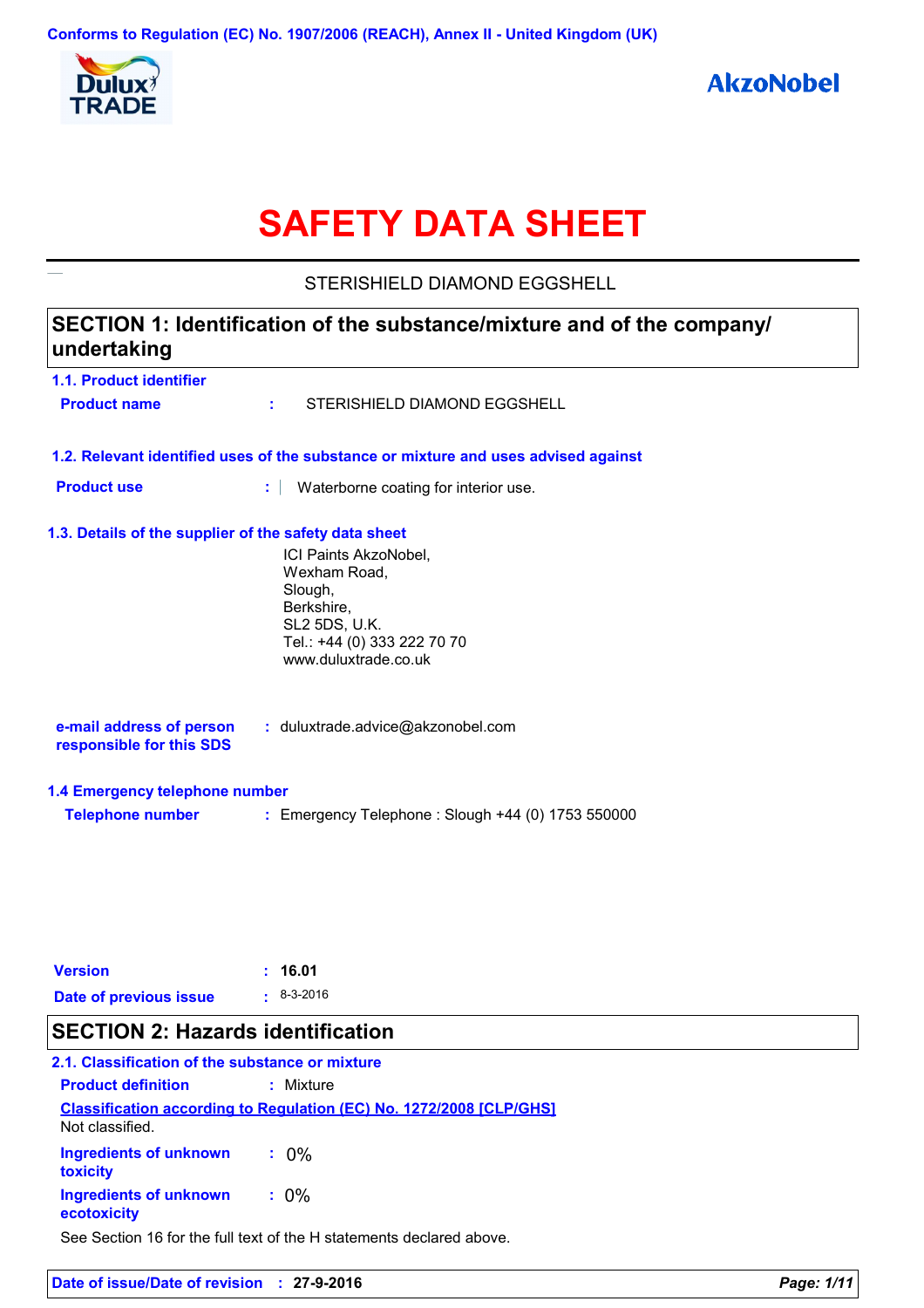## **SECTION 2: Hazards identification**

See Section 11 for more detailed information on health effects and symptoms.

| 2.2. Label elements                                                                                                                                             |                                                                                                                                                                                           |
|-----------------------------------------------------------------------------------------------------------------------------------------------------------------|-------------------------------------------------------------------------------------------------------------------------------------------------------------------------------------------|
| <b>Signal word</b>                                                                                                                                              | : No signal word.                                                                                                                                                                         |
| <b>Hazard statements</b>                                                                                                                                        | : No known significant effects or critical hazards.                                                                                                                                       |
| <b>Precautionary statements</b>                                                                                                                                 |                                                                                                                                                                                           |
| <b>General</b>                                                                                                                                                  | : P102 - Keep out of reach of children.<br>P101 - If medical advice is needed, have product container or label at hand.                                                                   |
| <b>Prevention</b>                                                                                                                                               | : P262 - Do not get in eyes, on skin, or on clothing.                                                                                                                                     |
| <b>Response</b>                                                                                                                                                 | : P312 - Call a POISON CENTER or doctor if you feel unwell.                                                                                                                               |
| <b>Storage</b>                                                                                                                                                  | Not applicable.                                                                                                                                                                           |
| <b>Disposal</b>                                                                                                                                                 | : P501 - Dispose of contents and container in accordance with all local, regional,<br>national or international regulations.                                                              |
| <b>Supplemental label</b><br>elements                                                                                                                           | : Contains reaction mass of: 5-chloro-2-methyl-4-isothiazolin-3-one [EC no.<br>247-500-7] and 2-methyl-2H-isothiazol-3-one [EC no. 220-239-6] (3:1). May<br>produce an allergic reaction. |
| <b>Annex XVII - Restrictions</b><br>on the manufacture,<br>placing on the market and<br>use of certain dangerous<br>substances, mixtures and<br><b>articles</b> | : Not applicable.                                                                                                                                                                         |
| <b>Special packaging requirements</b>                                                                                                                           |                                                                                                                                                                                           |
| <b>Containers to be fitted</b><br>with child-resistant<br>fastenings                                                                                            | : Not applicable.                                                                                                                                                                         |
| <b>Tactile warning of danger</b>                                                                                                                                | : Not applicable.                                                                                                                                                                         |
| 2.3. Other hazards                                                                                                                                              |                                                                                                                                                                                           |
| <b>Voluntary label element</b><br>(CEPE)                                                                                                                        | : Contains 2-methyl-2H-isothiazol-3-one                                                                                                                                                   |
| Other hazards which do<br>not result in classification                                                                                                          | : None known.                                                                                                                                                                             |

## **SECTION 3: Composition/information on ingredients**

#### **3.2 Mixtures :** Mixture

| <b>Product/ingredient name</b> | <b>Identifiers</b>                                            | $%$ (w/w) | <b>Classification</b><br><b>Regulation (EC) No. 1272/2008</b><br>[CLP] | <b>Type</b> |
|--------------------------------|---------------------------------------------------------------|-----------|------------------------------------------------------------------------|-------------|
| propane-1,2-diol               | REACH #:<br>01-2119456809-23<br>EC: 200-338-0<br>CAS: 57-55-6 | l≥1 - <3  | Not classified.                                                        | $[2]$       |

There are no additional ingredients present which, within the current knowledge of the supplier and in the concentrations applicable, are classified as hazardous to health or the environment, are PBTs, vPvBs or Substances of

equivalent concern, or have been assigned a workplace exposure limit and hence require reporting in this section.

**Type** 

[1] Substance classified with a health or environmental hazard

[2] Substance with a workplace exposure limit

[3] Substance meets the criteria for PBT according to Regulation (EC) No. 1907/2006, Annex XIII

[4] Substance meets the criteria for vPvB according to Regulation (EC) No. 1907/2006, Annex XIII

[5] Substance of equivalent concern

Occupational exposure limits, if available, are listed in Section 8.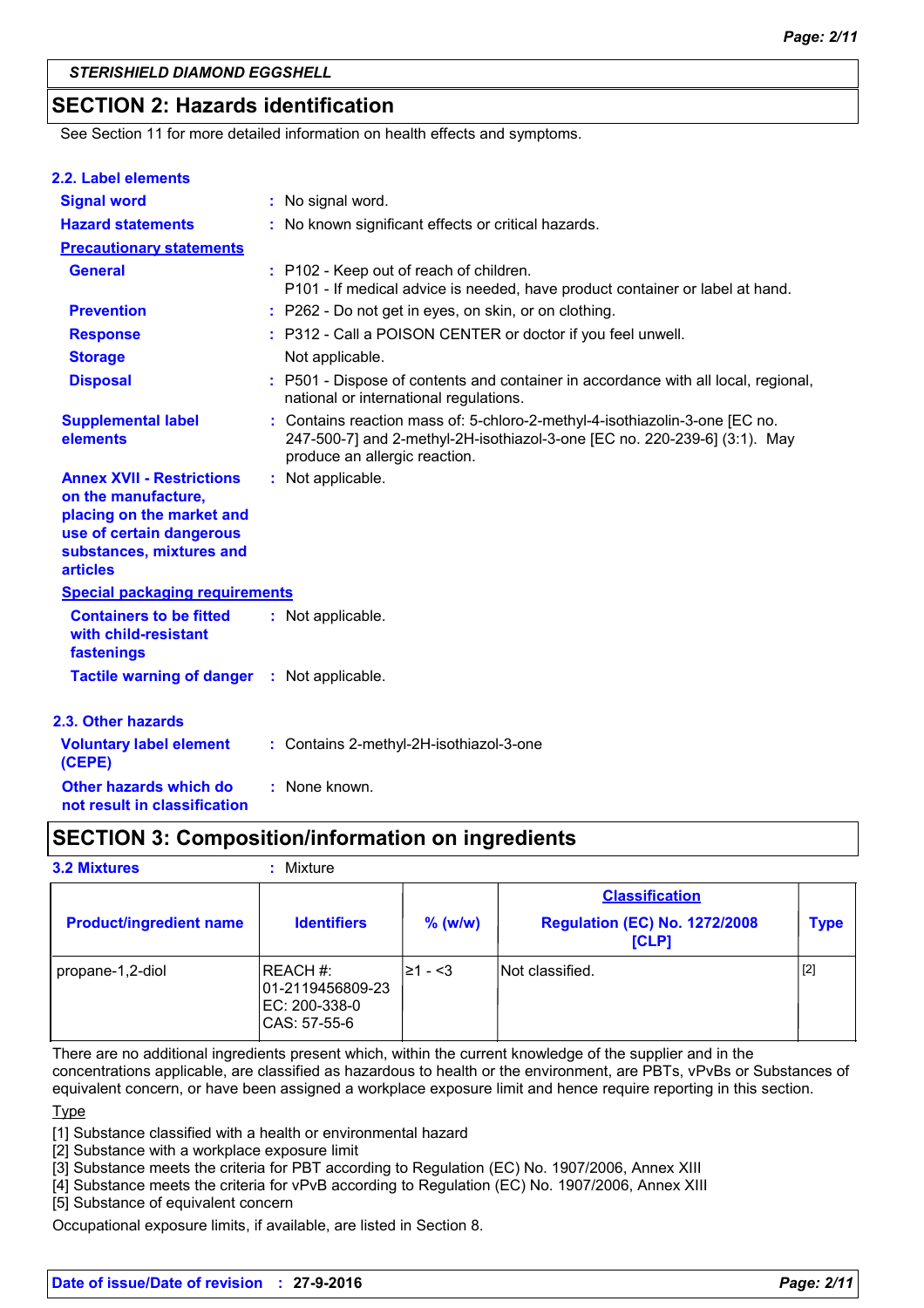## **SECTION 4: First aid measures**

| 4.1. Description of first aid measures |                                                                                                                                                                                                             |
|----------------------------------------|-------------------------------------------------------------------------------------------------------------------------------------------------------------------------------------------------------------|
| <b>General</b>                         | : In all cases of doubt, or when symptoms persist, seek medical attention. Never give<br>anything by mouth to an unconscious person. If unconscious, place in recovery<br>position and seek medical advice. |
| <b>Eye contact</b>                     | : Remove contact lenses, irrigate copiously with clean, fresh water, holding the<br>eyelids apart for at least 10 minutes and seek immediate medical advice.                                                |
| <b>Inhalation</b>                      | : Remove to fresh air. Keep person warm and at rest. If not breathing, if breathing is<br>irregular or if respiratory arrest occurs, provide artificial respiration or oxygen by<br>trained personnel.      |
| <b>Skin contact</b>                    | : Remove contaminated clothing and shoes. Wash skin thoroughly with soap and<br>water or use recognised skin cleanser. Do NOT use solvents or thinners.                                                     |
| <b>Ingestion</b>                       | : If swallowed, seek medical advice immediately and show the container or label.<br>Keep person warm and at rest. Do NOT induce vomiting.                                                                   |
| <b>Protection of first-aiders</b>      | : No action shall be taken involving any personal risk or without suitable training.                                                                                                                        |

#### **4.2. Most important symptoms and effects, both acute and delayed**

There are no data available on the mixture itself. The product is not classified as hazardous according to Regulation (EC) 1272/2008 as amended.

If splashed in the eyes, the liquid may cause irritation and reversible damage. This takes into account, where known, delayed and immediate effects and also chronic effects of components from short-term and long-term exposure by oral, inhalation and dermal routes of exposure and eye contact.

Contains reaction mass of: 5-chloro-2-methyl-4-isothiazolin-3-one [EC no. 247-500-7] and 2-methyl-2H-isothiazol-3-one [EC no. 220-239-6] (3:1). May produce an allergic reaction.

#### **4.3. Indication of any immediate medical attention and special treatment needed**

| <b>Notes to physician</b>  | : Treat symptomatically. Contact poison treatment specialist immediately if large<br>quantities have been ingested or inhaled. |
|----------------------------|--------------------------------------------------------------------------------------------------------------------------------|
| <b>Specific treatments</b> | No specific treatment.                                                                                                         |

See toxicological information (Section 11)

| <b>SECTION 5: Firefighting measures</b>                            |                                                                                                                              |
|--------------------------------------------------------------------|------------------------------------------------------------------------------------------------------------------------------|
| 5.1. Extinguishing media<br><b>Suitable extinguishing</b><br>media | : Recommended: alcohol-resistant foam, $CO2$ , powders, water spray.                                                         |
| <b>Unsuitable extinguishing</b><br>media                           | : Do not use water jet.                                                                                                      |
|                                                                    | 5.2. Special hazards arising from the substance or mixture                                                                   |
| <b>Hazards from the</b><br>substance or mixture                    | : Fire will produce dense black smoke. Exposure to decomposition products may<br>cause a health hazard.                      |
| <b>Hazardous thermal</b><br>decomposition products                 | : Decomposition products may include the following materials: carbon monoxide,<br>carbon dioxide, smoke, oxides of nitrogen. |
| 5.3. Advice for firefighters                                       |                                                                                                                              |
| <b>Special protective actions</b><br>for fire-fighters             | : Cool closed containers exposed to fire with water. Do not release runoff from fire to<br>drains or watercourses.           |
| <b>Special protective</b><br>equipment for fire-fighters           | : Appropriate breathing apparatus may be required.                                                                           |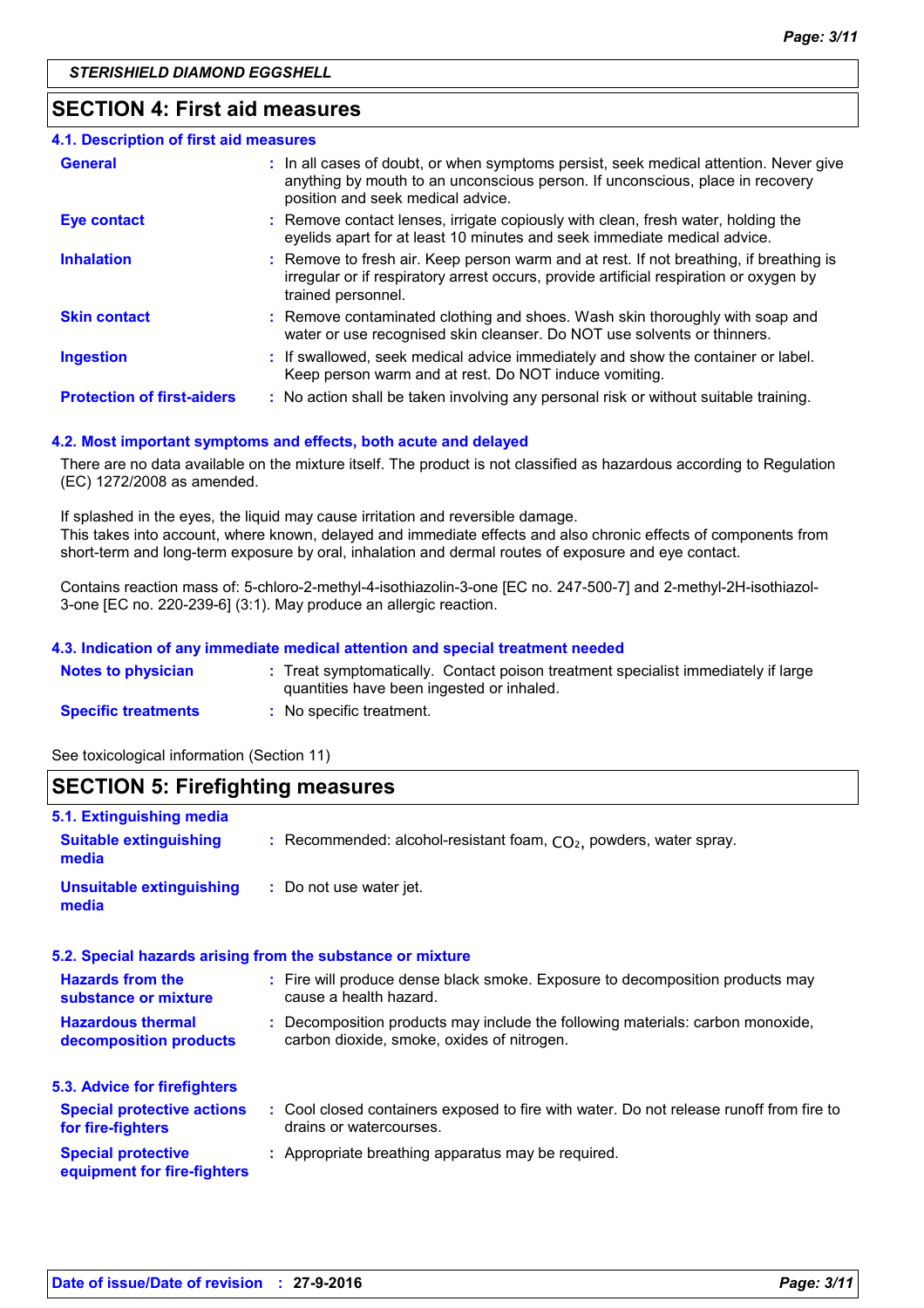## **SECTION 6: Accidental release measures**

|                                                                 | 6.1. Personal precautions, protective equipment and emergency procedures                                                                                                                                                                                                           |
|-----------------------------------------------------------------|------------------------------------------------------------------------------------------------------------------------------------------------------------------------------------------------------------------------------------------------------------------------------------|
| For non-emergency<br>personnel                                  | : Avoid breathing vapour or mist. Refer to protective measures listed in sections 7<br>and $8.$                                                                                                                                                                                    |
|                                                                 | For emergency responders : If specialised clothing is required to deal with the spillage, take note of any<br>information in Section 8 on suitable and unsuitable materials. See also the<br>information in "For non-emergency personnel".                                         |
| 6.2. Environmental<br>precautions                               | : Do not allow to enter drains or watercourses. If the product contaminates lakes,<br>rivers, or sewers, inform the appropriate authorities in accordance with local<br>regulations.                                                                                               |
| 6.3. Methods and material<br>for containment and<br>cleaning up | : Contain and collect spillage with non-combustible, absorbent material e.g. sand,<br>earth, vermiculite or diatomaceous earth and place in container for disposal<br>according to local regulations (see Section 13). Preferably clean with a detergent.<br>Avoid using solvents. |
| 6.4. Reference to other<br><b>sections</b>                      | : See Section 1 for emergency contact information.<br>See Section 8 for information on appropriate personal protective equipment.<br>See Section 13 for additional waste treatment information.                                                                                    |

## **SECTION 7: Handling and storage**

The information in this section contains generic advice and guidance. The list of Identified Uses in Section 1 should be consulted for any available use-specific information provided in the Exposure Scenario(s).

Avoid contact with skin and eyes. Avoid inhalation of vapour, spray or mist. **:** Eating, drinking and smoking should be prohibited in areas where this material is handled, stored and processed. Put on appropriate personal protective equipment (see Section 8). Never use pressure to empty. Container is not a pressure vessel. Always keep in containers made from the same material as the original one. Comply with the health and safety at work laws. Do not allow to enter drains or watercourses. **7.1 Precautions for safe handling**

#### **7.2 Conditions for safe storage, including any incompatibilities**

Store in accordance with local regulations.

#### **Notes on joint storage**

Keep away from: oxidising agents, strong alkalis, strong acids.

#### **Additional information on storage conditions**

Store in a dry, cool and well-ventilated area. Keep container tightly closed.

No smoking. Prevent unauthorised access. Containers that have been opened must be carefully resealed and kept upright to prevent leakage.

#### **7.3 Specific end use(s)**

**Recommendations :**

: Not available.

**Industrial sector specific : solutions**

: Not available.

## **SECTION 8: Exposure controls/personal protection**

The information in this section contains generic advice and guidance. Information is provided based on typical anticipated uses of the product. Additional measures might be required for bulk handling or other uses that could significantly increase worker exposure or environmental releases.

#### **8.1 Control parameters**

**Occupational exposure limits**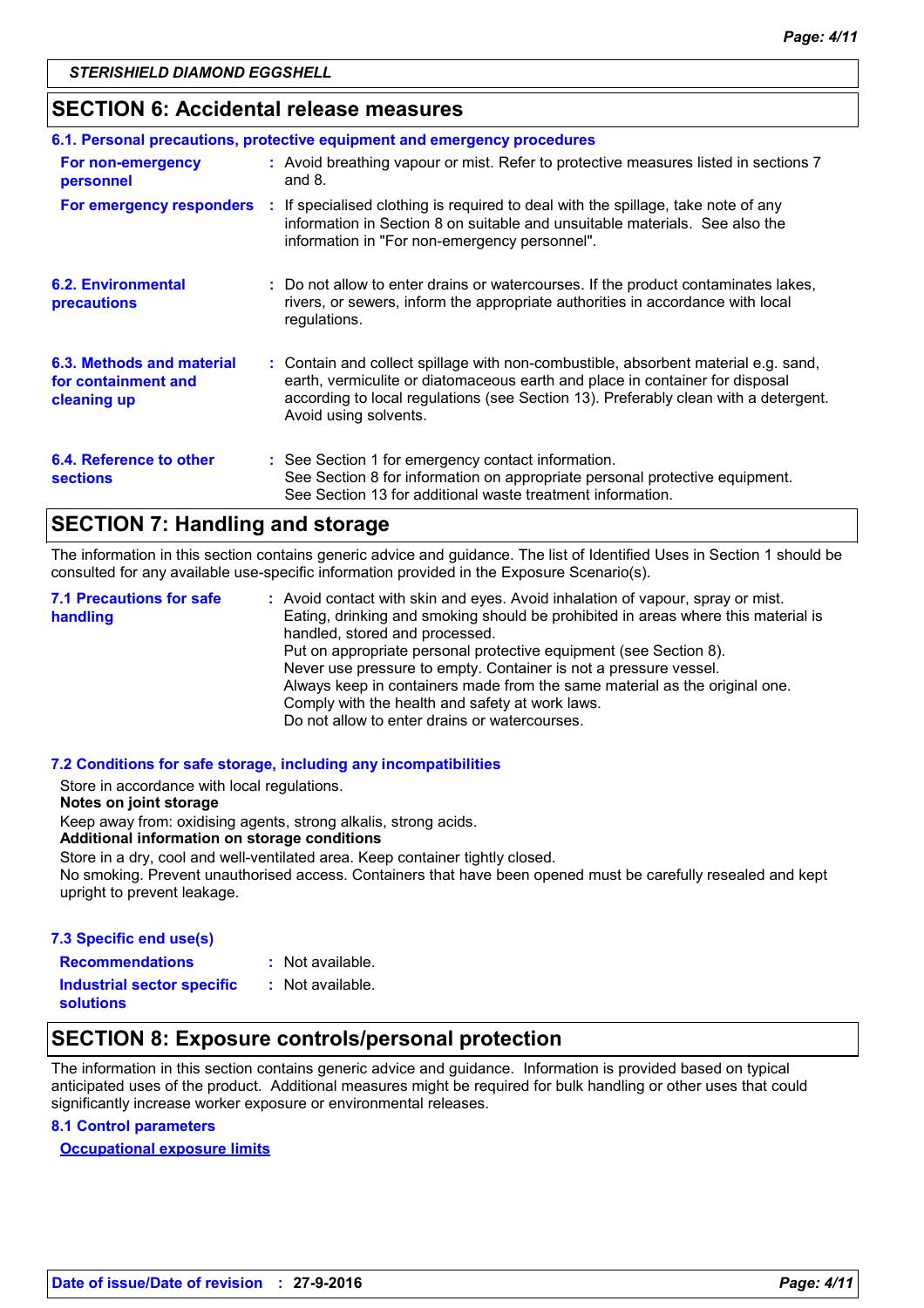## **SECTION 8: Exposure controls/personal protection**

| <b>Product/ingredient name</b>                                         |                | <b>Exposure limit values</b>                                                                                                                                                                                                                                                                                                                                                                                                                                                                                                                                                                                                                                                                                                                                                                                                                                                                                                                                                                                                     |
|------------------------------------------------------------------------|----------------|----------------------------------------------------------------------------------------------------------------------------------------------------------------------------------------------------------------------------------------------------------------------------------------------------------------------------------------------------------------------------------------------------------------------------------------------------------------------------------------------------------------------------------------------------------------------------------------------------------------------------------------------------------------------------------------------------------------------------------------------------------------------------------------------------------------------------------------------------------------------------------------------------------------------------------------------------------------------------------------------------------------------------------|
| propane-1,2-diol                                                       |                | EH40/2005 WELs (United Kingdom (UK), 12/2011).<br>TWA: 10 mg/m <sup>3</sup> 8 hours. Form: Particulate<br>TWA: 474 mg/m <sup>3</sup> 8 hours. Form: Sum of vapour and particulates<br>TWA: 150 ppm 8 hours. Form: Sum of vapour and particulates                                                                                                                                                                                                                                                                                                                                                                                                                                                                                                                                                                                                                                                                                                                                                                                 |
| <b>Recommended monitoring</b><br>procedures                            |                | If this product contains ingredients with exposure limits, personal, workplace<br>atmosphere or biological monitoring may be required to determine the<br>effectiveness of the ventilation or other control measures and/or the necessity to<br>use respiratory protective equipment. Reference should be made to monitoring<br>standards, such as the following: European Standard EN 689 (Workplace<br>atmospheres - Guidance for the assessment of exposure by inhalation to<br>chemical agents for comparison with limit values and measurement strategy)<br>European Standard EN 14042 (Workplace atmospheres - Guide for the<br>application and use of procedures for the assessment of exposure to chemical<br>and biological agents) European Standard EN 482 (Workplace atmospheres -<br>General requirements for the performance of procedures for the measurement of<br>chemical agents) Reference to national guidance documents for methods for the<br>determination of hazardous substances will also be required. |
| <b>DNELS/DMELS</b><br>No DNELs/DMELs available.                        |                |                                                                                                                                                                                                                                                                                                                                                                                                                                                                                                                                                                                                                                                                                                                                                                                                                                                                                                                                                                                                                                  |
| <b>PNECs</b><br>No PNECs available                                     |                |                                                                                                                                                                                                                                                                                                                                                                                                                                                                                                                                                                                                                                                                                                                                                                                                                                                                                                                                                                                                                                  |
| <b>8.2 Exposure controls</b>                                           |                |                                                                                                                                                                                                                                                                                                                                                                                                                                                                                                                                                                                                                                                                                                                                                                                                                                                                                                                                                                                                                                  |
| <b>Appropriate engineering</b><br>controls                             |                | : Provide adequate ventilation. Where reasonably practicable, this should be<br>achieved by the use of local exhaust ventilation and good general extraction.                                                                                                                                                                                                                                                                                                                                                                                                                                                                                                                                                                                                                                                                                                                                                                                                                                                                    |
| <b>Individual protection measures</b><br><b>Hygiene measures</b><br>÷. |                | Wash hands, forearms and face thoroughly after handling chemical products,<br>before eating, smoking and using the lavatory and at the end of the working<br>period. Appropriate techniques should be used to remove potentially<br>contaminated clothing. Wash contaminated clothing before reusing. Ensure that<br>eyewash stations and safety showers are close to the workstation location.                                                                                                                                                                                                                                                                                                                                                                                                                                                                                                                                                                                                                                  |
| <b>Eye/face protection</b>                                             |                | : Use safety eyewear designed to protect against splash of liquids.                                                                                                                                                                                                                                                                                                                                                                                                                                                                                                                                                                                                                                                                                                                                                                                                                                                                                                                                                              |
| <b>Skin protection</b>                                                 |                |                                                                                                                                                                                                                                                                                                                                                                                                                                                                                                                                                                                                                                                                                                                                                                                                                                                                                                                                                                                                                                  |
| <b>Hand protection</b><br>combination of chemicals.                    |                | There is no one glove material or combination of materials that will give unlimited resistance to any individual or<br>The breakthrough time must be greater than the end use time of the product.<br>The instructions and information provided by the glove manufacturer on use, storage, maintenance and                                                                                                                                                                                                                                                                                                                                                                                                                                                                                                                                                                                                                                                                                                                       |
| replacement must be followed.<br>maintenance.<br>occurred.             |                | Gloves should be replaced regularly and if there is any sign of damage to the glove material.<br>Always ensure that gloves are free from defects and that they are stored and used correctly.<br>The performance or effectiveness of the glove may be reduced by physical/chemical damage and poor<br>Barrier creams may help to protect the exposed areas of the skin but should not be applied once exposure has                                                                                                                                                                                                                                                                                                                                                                                                                                                                                                                                                                                                               |
| <b>Gloves</b>                                                          |                | : For prolonged or repeated contact use protective gloves. Barrier creams may help<br>to protect the exposed areas of skin, they should however not be applied once<br>exposure has occurred. Skin should be washed after contact.                                                                                                                                                                                                                                                                                                                                                                                                                                                                                                                                                                                                                                                                                                                                                                                               |
|                                                                        | <b>Nitrile</b> | Use chemical resistant gloves classified under Standard EN 374: Protective<br>gloves against chemicals and micro-organisms. Recommended gloves: Viton® or<br>Breakthrough Time: 480 min                                                                                                                                                                                                                                                                                                                                                                                                                                                                                                                                                                                                                                                                                                                                                                                                                                          |
|                                                                        |                | When prolonged or frequently repeated contact may occur, a glove with a<br>protection class of 6 (breakthrough time greater than 480 minutes according to<br>EN 374) is recommended. When only brief contact is expected, a glove with a                                                                                                                                                                                                                                                                                                                                                                                                                                                                                                                                                                                                                                                                                                                                                                                         |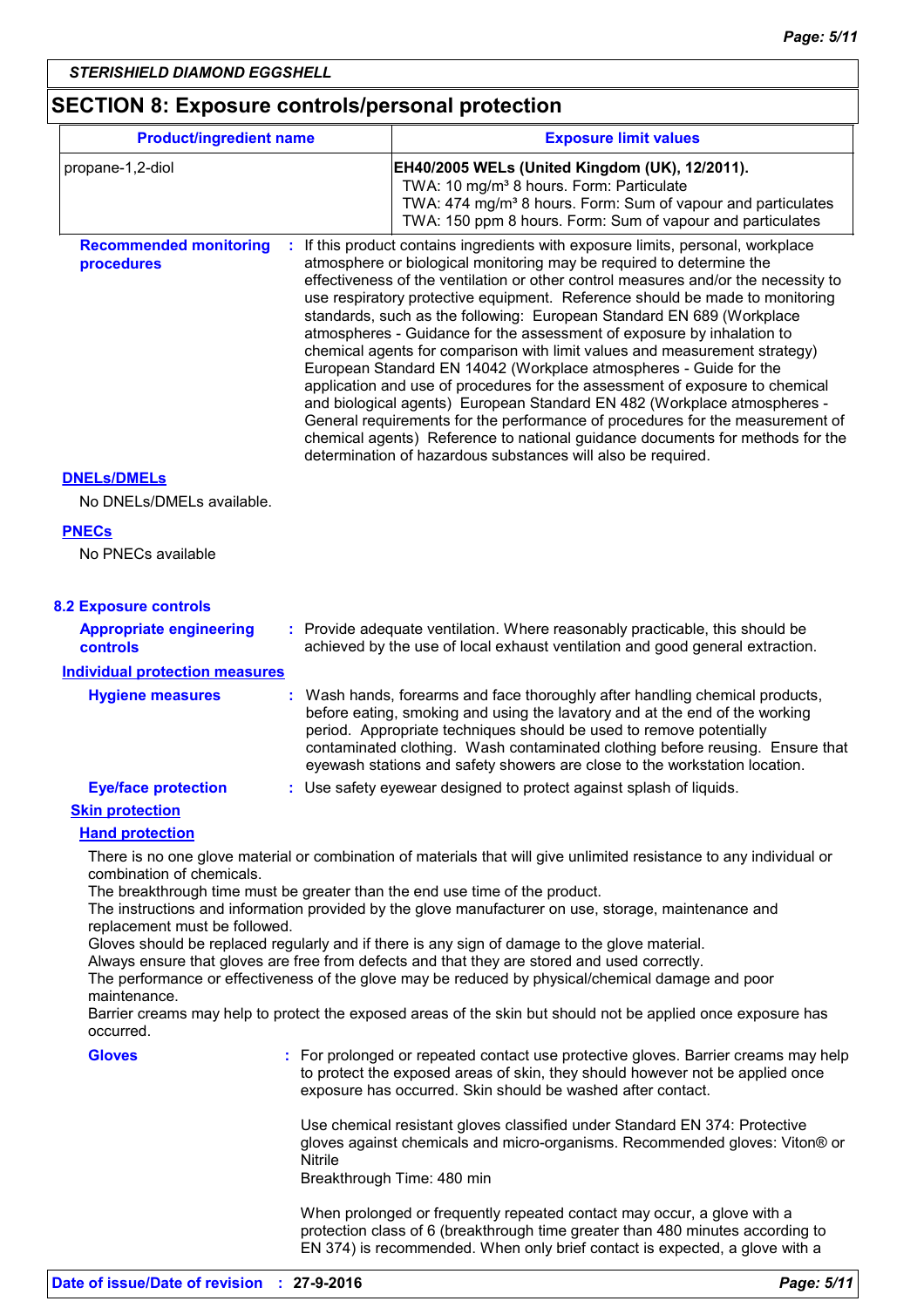#### **SECTION 8: Exposure controls/personal protection**

protection class of 2 or higher (breakthrough time greater than 30 minutes according to EN 374) is recommended.

NOTICE: The selection of a specific glove for a particular application and duration of use in a workplace should also take into account all relevant workplace factors such as, but not limited to: Other chemicals which may be handled, physical requirements (cut/puncture protection, dexterity, thermal protection), potential body reactions to glove materials, as well as the instructions/specifications provided by the glove supplier.

The user must check that the final choice of type of glove selected for handling this product is the most appropriate and takes into account the particular conditions of use, as included in the user's risk assessment.

| <b>Body protection</b>                    | : Not applicable.                                                                                                                                                                                                                         |
|-------------------------------------------|-------------------------------------------------------------------------------------------------------------------------------------------------------------------------------------------------------------------------------------------|
| <b>Other skin protection</b>              | : Appropriate footwear and any additional skin protection measures should be<br>selected based on the task being performed and the risks involved and should be<br>approved by a specialist before handling this product.                 |
| <b>Respiratory protection</b>             | : Usually no respiratory protection required.                                                                                                                                                                                             |
|                                           | Respiratory protection in case of dust or spray mist formation. (particle filter<br>EN143 type P2).<br>Respiratory protection in case of vapour formation. (half mask with combination<br>filter A2-P2 till concentrations of 0,5 Vol%.). |
| <b>Environmental exposure</b><br>controls | : Do not allow to enter drains or watercourses.                                                                                                                                                                                           |

## **SECTION 9: Physical and chemical properties**

| 9.1. Information on basic physical and chemical properties |                                                        |
|------------------------------------------------------------|--------------------------------------------------------|
| <b>Appearance</b>                                          |                                                        |
| <b>Physical state</b>                                      | : Liquid.                                              |
| <b>Colour</b>                                              | : Not available.                                       |
| <b>Odour</b>                                               | : Not available.                                       |
| <b>Odour threshold</b>                                     | : Not available.                                       |
| рH                                                         | : Not available.                                       |
| <b>Melting point/freezing point</b>                        | : Not available.                                       |
| Initial boiling point and boiling                          | $: 100^{\circ}$ C                                      |
| range                                                      |                                                        |
| <b>Flash point</b>                                         | : Not applicable.                                      |
| <b>Evaporation rate</b>                                    | : Not available.                                       |
| <b>Upper/lower flammability or</b><br>explosive limits     | : Not available.                                       |
| <b>Vapour pressure</b>                                     | $:$ Not available.                                     |
| <b>Vapour density</b>                                      | : Not available.                                       |
| <b>Relative density</b>                                    | : 1.285                                                |
| <b>Solubility(ies)</b>                                     | Easily soluble in the following materials: cold water. |
| <b>Solubility in water</b>                                 | : Not available.                                       |
| <b>Partition coefficient: n-octanol/</b><br>water          | : Not available.                                       |
| <b>Auto-ignition temperature</b>                           | : Not available.                                       |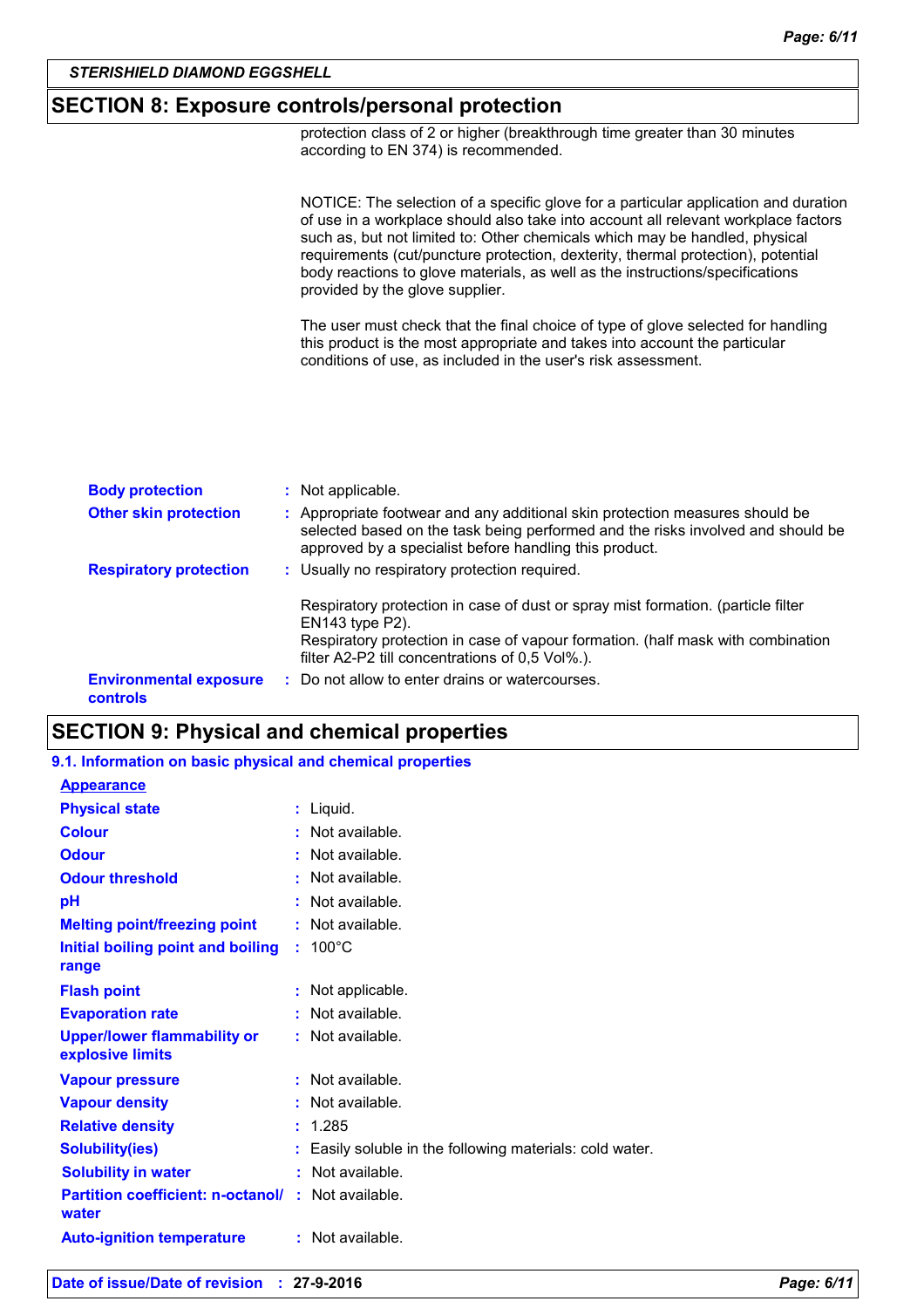## **SECTION 9: Physical and chemical properties**

| <b>Decomposition temperature</b>            | Not available.                                                                                   |  |
|---------------------------------------------|--------------------------------------------------------------------------------------------------|--|
| <b>Viscosity</b>                            | : Kinematic (room temperature): $5.46 \text{ cm}^2/\text{s}$                                     |  |
| <b>Explosive properties</b>                 | $:$ Not available.                                                                               |  |
| <b>Oxidising properties</b>                 | Not available.                                                                                   |  |
| 9.2. Other information                      |                                                                                                  |  |
| No additional information.                  |                                                                                                  |  |
| <b>SECTION 10: Stability and reactivity</b> |                                                                                                  |  |
| 10.1. Reactivity                            | No specific test data related to reactivity available for this product or its ingredients.<br>÷. |  |
|                                             |                                                                                                  |  |

| <b>10.2. Chemical stability</b>                  | : Stable under recommended storage and handling conditions (see Section 7).                                                         |
|--------------------------------------------------|-------------------------------------------------------------------------------------------------------------------------------------|
| 10.3. Possibility of<br>hazardous reactions      | : Under normal conditions of storage and use, hazardous reactions will not occur.                                                   |
| 10.4. Conditions to avoid                        | : When exposed to high temperatures may produce hazardous decomposition<br>products.                                                |
| 10.5. Incompatible materials                     | : Keep away from the following materials to prevent strong exothermic reactions:<br>oxidising agents, strong alkalis, strong acids. |
| <b>10.6. Hazardous</b><br>decomposition products | : Under normal conditions of storage and use, hazardous decomposition products<br>should not be produced.                           |

## **SECTION 11: Toxicological information**

#### **11.1. Information on toxicological effects**

There are no data available on the mixture itself. The product is not classified as hazardous according to Regulation (EC) 1272/2008 as amended.

If splashed in the eyes, the liquid may cause irritation and reversible damage. This takes into account, where known, delayed and immediate effects and also chronic effects of components from short-term and long-term exposure by oral, inhalation and dermal routes of exposure and eye contact.

Contains reaction mass of: 5-chloro-2-methyl-4-isothiazolin-3-one [EC no. 247-500-7] and 2-methyl-2H-isothiazol-3-one [EC no. 220-239-6] (3:1). May produce an allergic reaction.

| <b>Acute toxicity</b> |  |
|-----------------------|--|
|                       |  |

| : Not available.                                        |
|---------------------------------------------------------|
|                                                         |
|                                                         |
| $:$ Not available.                                      |
|                                                         |
| : Not available.                                        |
|                                                         |
| : Not available.                                        |
|                                                         |
| : Not available.                                        |
|                                                         |
| : Not available.                                        |
|                                                         |
| : Not available.                                        |
| <b>Specific target organ toxicity (single exposure)</b> |
|                                                         |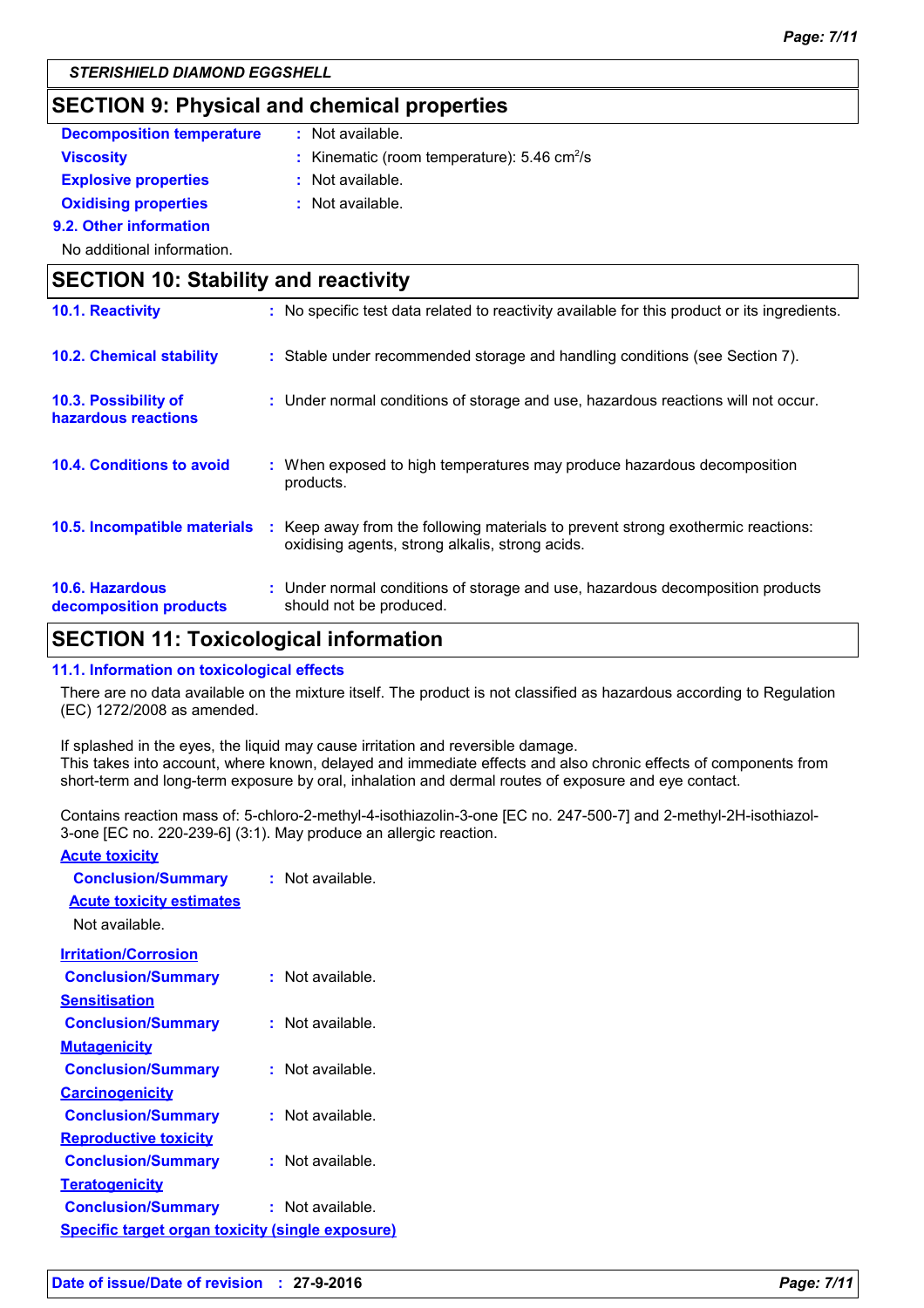## **SECTION 11: Toxicological information**

Not available.

#### **Specific target organ toxicity (repeated exposure)**

Not available.

#### **Aspiration hazard**

Not available.

**Other information :** : Not available.

#### **SECTION 12: Ecological information**

#### **12.1. Toxicity**

There are no data available on the mixture itself. Do not allow to enter drains or watercourses.

The mixture has been assessed following the summation method of the CLP Regulation (EC) No 1272/2008 and is not classified as hazardous to the environment.

**Conclusion/Summary :** Not available.

| 12.2. Persistence and degradability                     |                                                       |
|---------------------------------------------------------|-------------------------------------------------------|
| <b>Conclusion/Summary</b>                               | : Not available.                                      |
| 12.3. Bioaccumulative potential                         |                                                       |
| 12.4. Mobility in soil                                  |                                                       |
| <b>Soil/water partition</b><br><b>coefficient (Koc)</b> | : Not available.                                      |
| <b>Mobility</b>                                         | : Not available.                                      |
| 12.5. Results of PBT and vPvB assessment                |                                                       |
| <b>PBT</b>                                              | : Not applicable.                                     |
|                                                         | P: Not available. B: Not available. T: Not available. |
| <b>vPvB</b>                                             | : Not applicable.                                     |
|                                                         | vP: Not available, vB: Not available.                 |
| 12.6. Other adverse effects                             | : No known significant effects or critical hazards.   |
| CECTION 42. Disposal considerations                     |                                                       |

### **SECTION 13: Disposal considerations**

The information in this section contains generic advice and guidance. The list of Identified Uses in Section 1 should be consulted for any available use-specific information provided in the Exposure Scenario(s).

#### **13.1 Waste treatment methods**

| <b>Product</b>                 |                                                                                                                                                                                                                                                                                                                                                                                                                                                                                                                                                      |
|--------------------------------|------------------------------------------------------------------------------------------------------------------------------------------------------------------------------------------------------------------------------------------------------------------------------------------------------------------------------------------------------------------------------------------------------------------------------------------------------------------------------------------------------------------------------------------------------|
| <b>Methods of disposal</b>     | : The generation of waste should be avoided or minimised wherever possible.<br>Disposal of this product, solutions and any by-products should at all times comply<br>with the requirements of environmental protection and waste disposal legislation<br>and any regional local authority requirements. Dispose of surplus and non-<br>recyclable products via a licensed waste disposal contractor. Waste should not be<br>disposed of untreated to the sewer unless fully compliant with the requirements of<br>all authorities with jurisdiction. |
| <b>Hazardous waste</b>         | : Within the present knowledge of the supplier, this product is not regarded as<br>hazardous waste, as defined by EU Directive 91/689/EEC.                                                                                                                                                                                                                                                                                                                                                                                                           |
| <b>Disposal considerations</b> | : Do not allow to enter drains or watercourses.<br>Dispose of according to all federal, state and local applicable regulations.<br>If this product is mixed with other wastes, the original waste product code may no<br>longer apply and the appropriate code should be assigned.<br>For further information, contact your local waste authority.                                                                                                                                                                                                   |
| <b>Packaging</b>               |                                                                                                                                                                                                                                                                                                                                                                                                                                                                                                                                                      |
| <b>Methods of disposal</b>     | : The generation of waste should be avoided or minimised wherever possible. Waste<br>packaging should be recycled. Incineration or landfill should only be considered<br>when recycling is not feasible.                                                                                                                                                                                                                                                                                                                                             |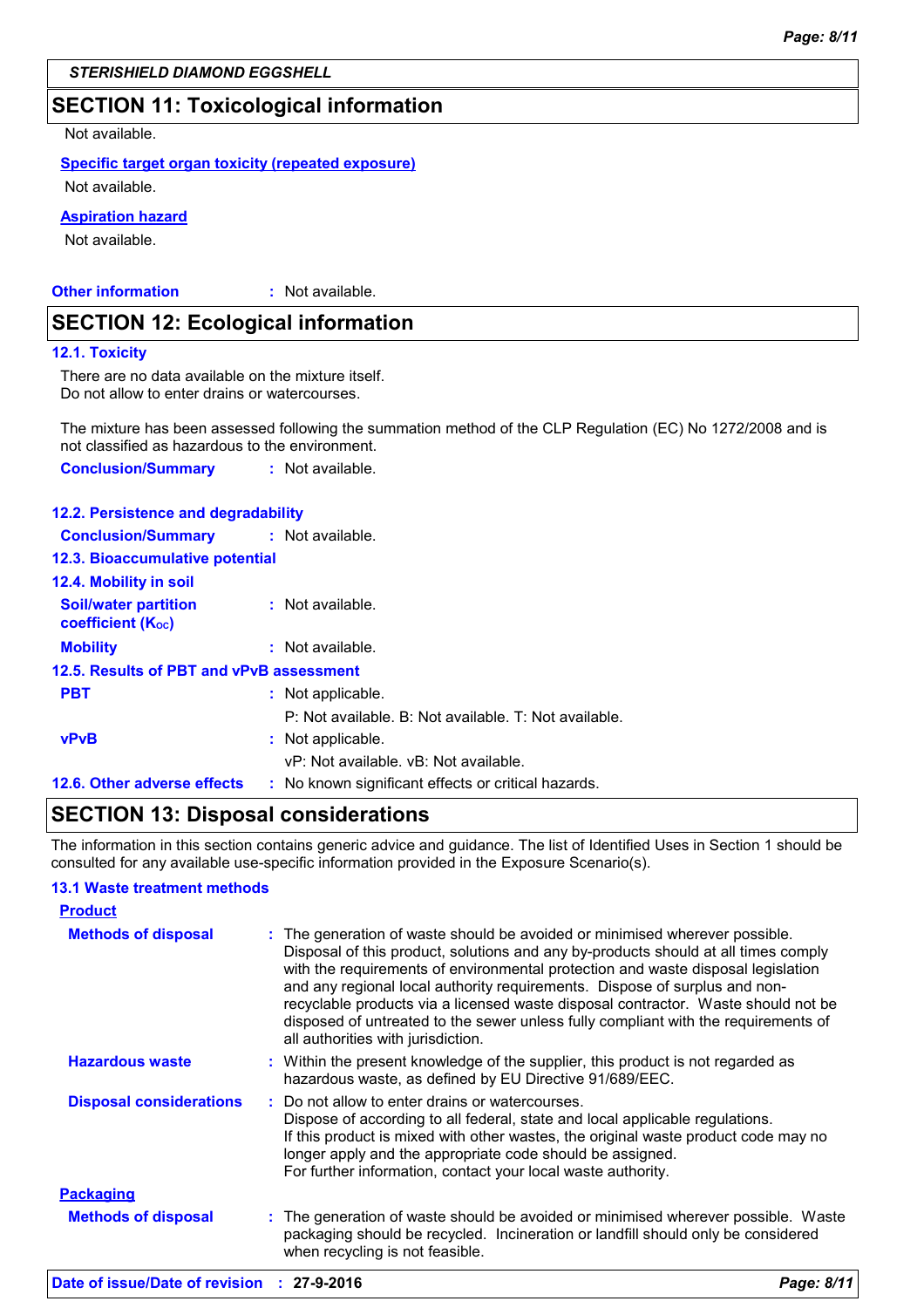## **SECTION 13: Disposal considerations**

| <b>Disposal considerations</b> | : Using information provided in this safety data sheet, advice should be obtained from<br>the relevant waste authority on the classification of empty containers.<br>Empty containers must be scrapped or reconditioned.<br>Dispose of containers contaminated by the product in accordance with local or<br>national legal provisions. |
|--------------------------------|-----------------------------------------------------------------------------------------------------------------------------------------------------------------------------------------------------------------------------------------------------------------------------------------------------------------------------------------|
| <b>Special precautions</b>     | : This material and its container must be disposed of in a safe way. Empty containers<br>or liners may retain some product residues. Avoid dispersal of spilt material and<br>runoff and contact with soil, waterways, drains and sewers.                                                                                               |

## **SECTION 14: Transport information**

## **Information pertaining to IATA and ADN is considered not relevant since the material is not packaged in the correct approved packaging required of these methods of transport.**

|                                                                                                                  | <b>ADR</b>                                                                                                                                                                                                             | <b>IMDG</b>     |  |
|------------------------------------------------------------------------------------------------------------------|------------------------------------------------------------------------------------------------------------------------------------------------------------------------------------------------------------------------|-----------------|--|
| 14.1 UN number                                                                                                   | Not regulated.                                                                                                                                                                                                         | Not regulated.  |  |
| 14.2 UN proper<br>shipping name                                                                                  | Not applicable.                                                                                                                                                                                                        | Not applicable. |  |
| <b>14.3 Transport</b><br>hazard class(es)<br><b>Class</b>                                                        | Not applicable.                                                                                                                                                                                                        | Not applicable. |  |
| <b>Subsidiary class</b>                                                                                          |                                                                                                                                                                                                                        |                 |  |
| <b>14.4 Packing group</b>                                                                                        | Not applicable.                                                                                                                                                                                                        | Not applicable. |  |
| 14.5<br><b>Environmental</b><br>hazards                                                                          |                                                                                                                                                                                                                        |                 |  |
| <b>Marine pollutant</b>                                                                                          | No.                                                                                                                                                                                                                    | No.             |  |
| <b>Marine pollutant</b><br><b>substances</b>                                                                     |                                                                                                                                                                                                                        | Not available.  |  |
| <b>14.6 Special</b><br>precautions for<br>user                                                                   | Transport within user's premises: always<br>transport in closed containers that are upright<br>and secure. Ensure that persons transporting<br>the product know what to do in the event of an<br>accident or spillage. |                 |  |
| <b>HI/Kemler number</b>                                                                                          | Not available.                                                                                                                                                                                                         |                 |  |
| <b>Emergency</b><br>schedules (EmS)                                                                              |                                                                                                                                                                                                                        | Not applicable. |  |
| <b>14.7 Transport in bulk</b><br>: Not applicable.<br>according to Annex II of<br><b>MARPOL and the IBC Code</b> |                                                                                                                                                                                                                        |                 |  |
| <b>Additional</b><br><b>information</b>                                                                          |                                                                                                                                                                                                                        |                 |  |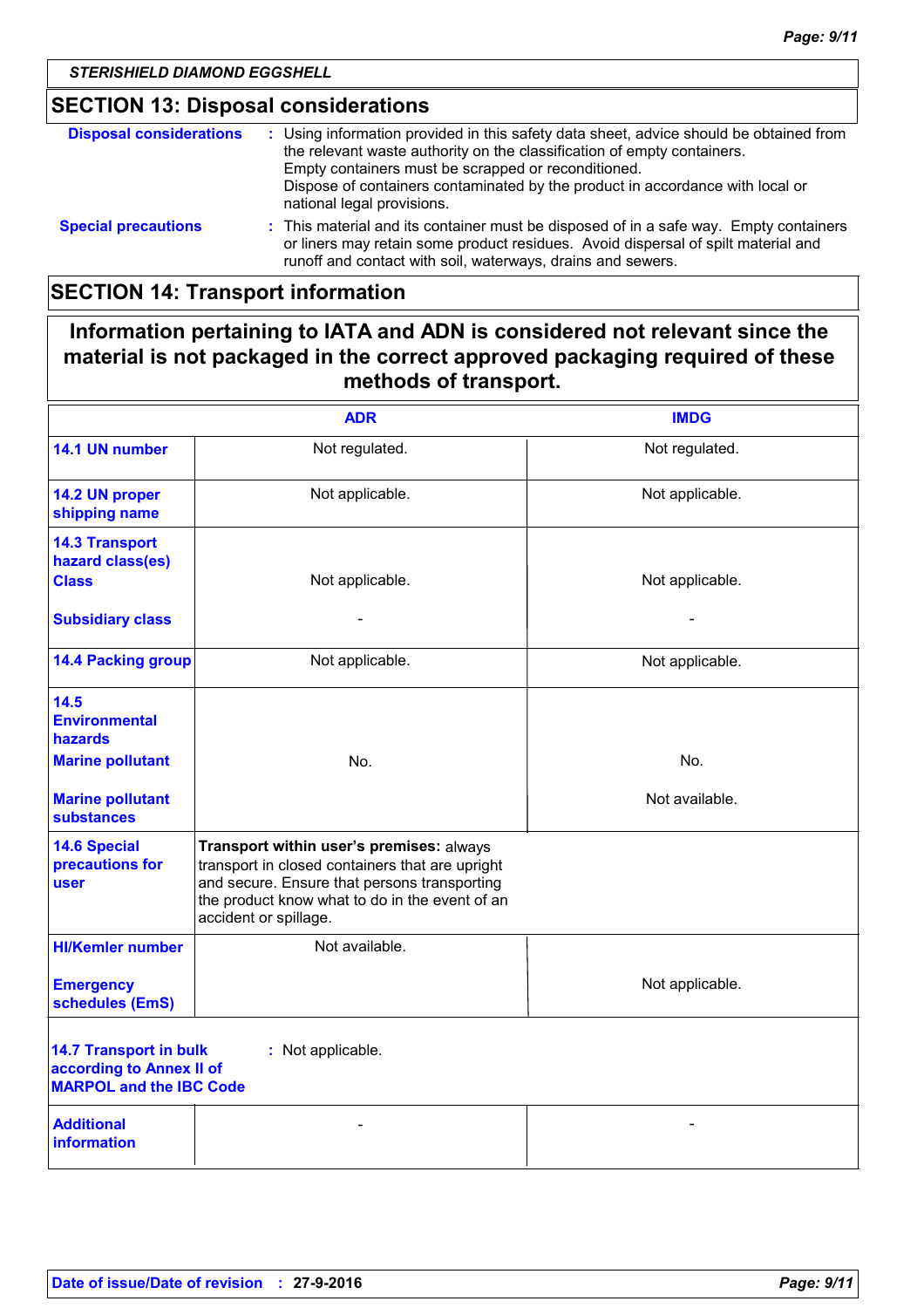## **SECTION 15: Regulatory information**

**15.1 Safety, health and environmental regulations/legislation specific for the substance or mixture Other EU regulations Annex XVII - Restrictions :** Not applicable. **on the manufacture, placing on the market and use of certain dangerous substances, mixtures and articles Europe inventory :** At least one component is not listed. **EU Regulation (EC) No. 1907/2006 (REACH) Annex XIV - List of substances subject to authorisation Annex XIV Substances of very high concern** None of the components are listed, or the component present is below its threshold. None of the components are listed. **VOC :** Not available. **Seveso Directive** This product is not controlled under the Seveso Directive.

#### **International regulations**

**Chemical Weapon Convention List Schedules I, II & III Chemicals** Not listed.

**Montreal Protocol (Annexes A, B, C, E)**

Not listed.

**Stockholm Convention on Persistent Organic Pollutants** Not listed.

#### **Rotterdam Convention on Prior Inform Consent (PIC)**

Not listed.

#### **UNECE Aarhus Protocol on POPs and Heavy Metals**

Not listed.

#### **15.2 Chemical Safety Assessment :** Not applicable.

## **SECTION 16: Other information**

| <b>CEPE code</b> | : 7                                                                                                                                                                                                                                                                                                                                                                                                                                                                         |
|------------------|-----------------------------------------------------------------------------------------------------------------------------------------------------------------------------------------------------------------------------------------------------------------------------------------------------------------------------------------------------------------------------------------------------------------------------------------------------------------------------|
|                  | $\nabla$ Indicates information that has changed from previously issued version.                                                                                                                                                                                                                                                                                                                                                                                             |
|                  | <b>Abbreviations and acronyms : ATE = Acute Toxicity Estimate</b><br>CLP = Classification, Labelling and Packaging Regulation [Regulation (EC) No.<br>1272/2008]<br>DMEL = Derived Minimal Effect Level<br>DNEL = Derived No Effect Level<br>EUH statement = CLP-specific Hazard statement<br>PBT = Persistent, Bioaccumulative and Toxic<br>PNEC = Predicted No Effect Concentration<br>RRN = REACH Registration Number<br>vPvB = Very Persistent and Very Bioaccumulative |
|                  | Procedure used to derive the classification according to Regulation (EC) No. 1272/2008 [CLP/GHS]                                                                                                                                                                                                                                                                                                                                                                            |

| <b>Classification</b> | <b>Justification</b> |
|-----------------------|----------------------|
| Not classified.       |                      |